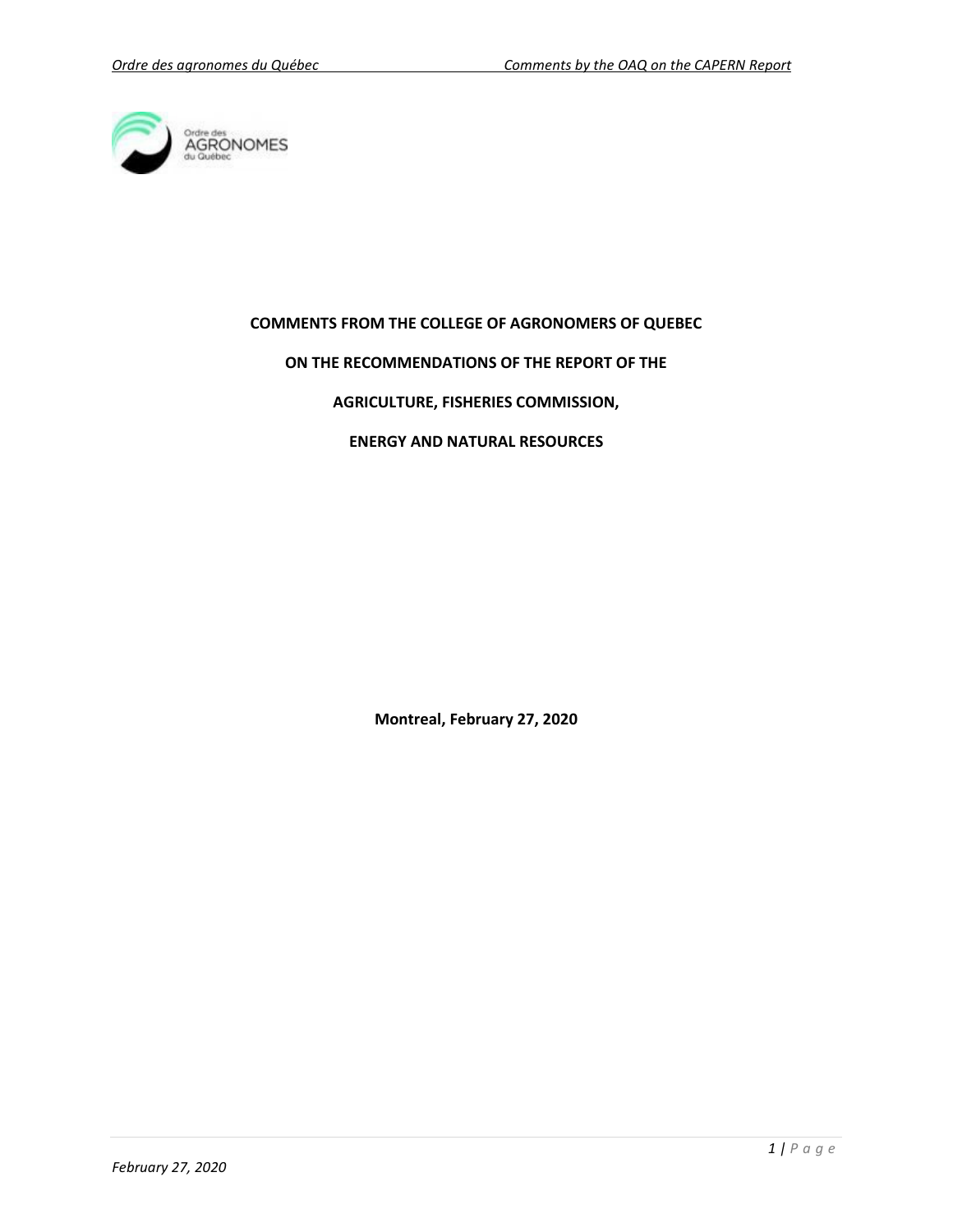The Ordre des agronomes du Québec (the Order) welcomes the report by the Commission of Agriculture, Fisheries, Energy and Natural Resources (CAPERN). Several of recommendations repeat those presented by the Order during Commission hearings in September 2019. The recommendations made by the Commission are beneficial for agriculture and the Quebec population and join the public protection mandate of the Order of Agronomists.

The Order also wishes to reiterate its desire to get involved and support the various partners of the agricultural sector in the implementation of these recommendations, but also in the application and development of diversified practices to reduce the use of pesticides and the risks public health and the environment associated with it.

To make comments on the report's recommendations, the Order uses various sections:

## **1. IMPACT OF PESTICIDES ON PUBLIC HEALTH AND THE ENVIRONMENT**

The Order of Agronomists supports the recommendations of CAPERN and wishes to participate in the accomplishment of certain objectives. For example, we would like to be consulted by the Ministry of the Environment and the Fight against Climate Change (MELCC) when it reviews the *Pesticides Management Code and the Regulation* respecting permits and certificates for the sale and the use of pesticides. Moreover, as mentioned in its mandate, the Order always suggests a better supervision of the sale and use of pesticides.

In the prevention of health risks related to the use of pesticides, the Order currently collaborates with the MELCC in order to paint a more reliable portrait of the Quebec situation relative to pesticides. In addition, the Order will continue its preventive measures with producers and different stakeholders in order to encourage them to comply with the standards relating to riparian zones such as mentioned in the mandate.

That said, the Order wishes the Quebec government to make available the resources necessary to carrying out the environmental measures proposed by CAPERN.

### **2. INNOVATIVE PRACTICES AND COMPETITIVENESS OF THE AGRI-FOOD SECTOR**

The Order supports the recommendations of CAPERN aimed at developing expertise on new technologies available to optimize the application of pesticides and the use of methods alternatives. However, the College considers that in addition to development and research, the democratization of these innovative technologies and methods is as much if not more important.

According to the Order, the implementation of public policies promoting local and organic purchasing by the government will only produce real results if measures are put in place for the identification of local products and for those that are imported.

11 Submission from the Ordre des agronomes du Québec on "examining the impacts of pesticides on public health and the environment as well as innovative replacement practices available now, and in the future, for the agriculture and food sectors, and in recognition of the competitiveness of the Quebec agrifood sector ", p. 8.